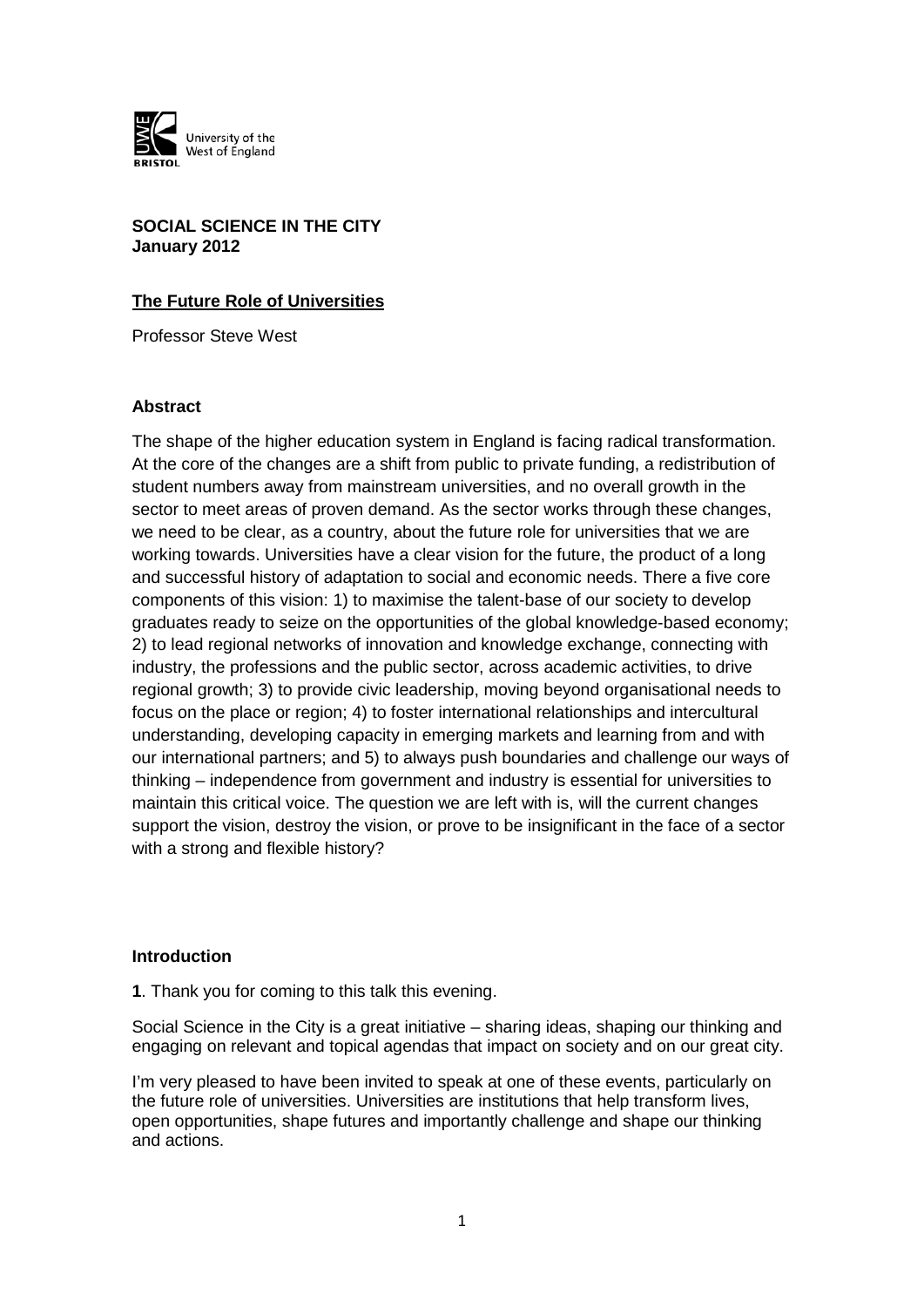UWE Bristol, the University of Bristol and the greater Bristol city region make up a very strong part of the future for higher education in England. We have two very strong and complementary universities that are shaping and actively engaging with our local communities; and, together we are working with our partners in industry, schools and the public sector. One example is the recently launched Bristol and Bath Science Park – a collaboration between the Bristol universities, Bath University and local businesses, to advance science and technology.

**2**. By means of some context to our universities in Bristol:

- UWE Bristol is the  $8<sup>th</sup>$  largest University in the UK with over 30,000 students.
- Together with the University of Bristol we have in the region of 50,000 students.
- As organisations our joint annual turnover is between £550-£650m.
- Between us we employ around 9,000 members of staff whose salaries will partly be spent in our local economy.
- We also contribute to the region in terms of the suppliers and subcontractors that we employ. If we introduce this multiplier effect, UWE Bristol alone supports another 5,000 jobs locally.
- Our 50,000 students, learn, live, earn and spend in the city region and contribute in excess of 30,000 hours a year in outreach and volunteering, supporting local people to make a difference.
- UWE Bristol's history dates back to 1595 with its origins in the Bristol Society of Merchant Venturers' Navigation School. We grew from Bristol Polytechnic into UWE, gaining university status in 1992.
- The University of Bristol was established in 1909, it was preceded by the University College, Bristol, which existed from 1876 until the founding of the University.

Together, both universities have strong reputations and global reach. Both have a long history as part of the city region and both are having a huge impact.

**3**. As you will be aware, the shape of the higher education system in England is facing radical transformation: to its financing; to the types of providers that constitute the system; to the provision that we offer and how we offer it; and to the partnerships and relationships that we hold.

The changes that are being implemented by the coalition Government have, for some, brought into question the autonomy and very role of universities – the role of universities as a collective and their role in different parts of the higher education sector. Questions have been raised about what the core purpose of universities is now and will be in 20 or 50 years' time, given these changes.

A fundamental question being asked is: 'are the core values and general mission of universities, that have built up over hundreds of years, compatible with the Government's recent policy decisions, and if not will they withstand the pressure of these current changes? And if they don't what are the consequences?'

These sorts of questions are also being asked in different ways across the globe as countries consider how best to develop and advance their global standing, their economies and their knowledge-base. Emerging economies around the world are investing heavily. They see their futures in terms of the knowledge economy and so are investing in future generations through education. It is worth just remembering that China and India are increasingly supporting the development of a strong graduate workforce and are investing significant money to realise this objective.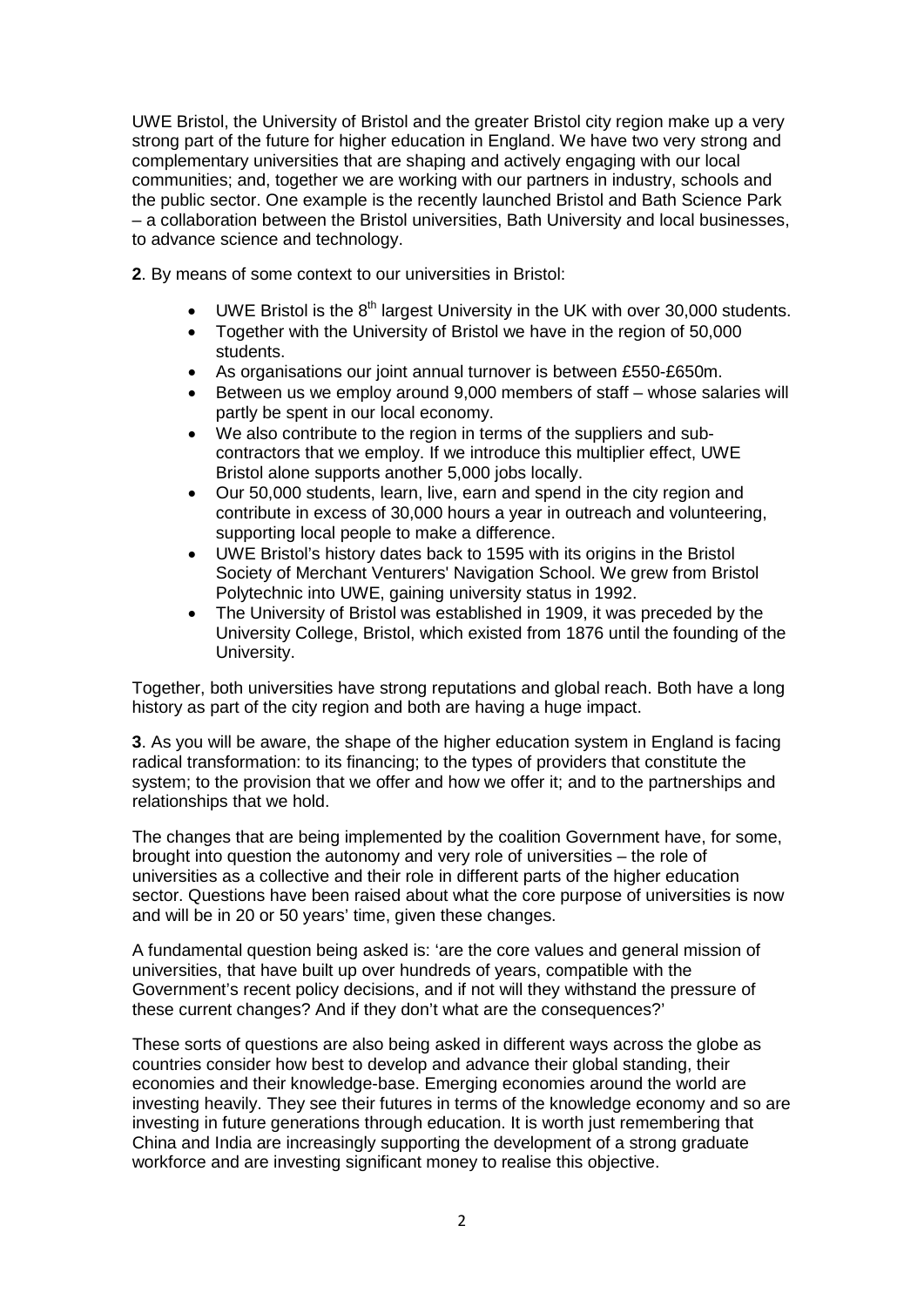With an eye on the global let's consider the more local.

Higher education in England has been on a journey for some time – since it began; and, like all areas of society, will continue to be on a journey, as we embrace new ideas and innovations in the development and application of knowledge, and in our ways of working and thinking in a global society.

A stable and growing sector has not meant a complacent, fossilised sector without vision. Indeed if we look back over time, the UK system has changed, adapted and been very successful in advancing the knowledge economy. There is no doubt that the right change and innovation can take place much easier within a framework of stability to enable forward planning. However, like many of our public services, this is not a luxury we are currently being afforded. We need to adapt and adapt fast! Evolution is not an option. We need to accelerate, focus and engage with societal and business needs. We are not, and cannot be islands of discovery remote from others, disconnected and irrelevant. We must be engaged, connected, real and relevant. We must develop minds as well as skills, knowledge, attitudes and behaviours, as we advance knowledge and critical thinking, and we challenge our understandings of the world and the peoples we interact with.

What we are achieving in Bristol is, I believe, very much illustrative of the current and future role for universities.

# **4. So what changes are we currently facing?**

In October 2010, just before the Government's Comprehensive Spending Review we saw the publication of Lord Browne's Review of Higher Education Funding and Student Finance.<sup>[1](#page-2-0)</sup> This focused on creating a sustainable financial footing for higher education and a 'marketplace' with the aim of driving up quality and reducing the cost to the public purse. It is worth remembering that the Labour Government commissioned this work and gained support from the Conservatives, having identified that Higher Education was chronically under-funded and a sustainable funding base was needed to enable UK Higher Education to continue to compete on a global basis. Across the globe countries are investing a much higher proportion of their GDP in education than we are in the UK! We are falling behind.

Lord Browne suggested a shift of the financial responsibility for higher education onto the individual, as opposed to the explicit mixture of individual and public funding that has been in place for a number of years, and prior to that just public funding. Lord Browne recommended no cap on the fee level, a levy on fees above £6k to invest in widening participation and social mobility, and overall growth in the higher education system – in order to meet increasing demand from students and our country's need to be competitive in the global knowledge-based economy – in particular in terms of supporting the UK to develop the workforce required for success.

The Government chose not to follow these proposals in full. They have not supported growth in the system as set out by Lord Browne, and they chose to increase the graduate contribution level to between £6k and £9k, with the Government stating very clearly that universities would only charge £9k in exceptional circumstances. Their belief was that only a handful of institutions would charge the highest fee.

<span id="page-2-0"></span> $\overline{a}$ <sup>1</sup> Browne, J. (2010) 'Securing a Sustainable Future for Higher Education: An Independent Review of Higher Education & Student Finance', available at[: http://www.bis.gov.uk/assets/biscore/corporate/docs/s/10-1208-securing-sustainable](http://www.bis.gov.uk/assets/biscore/corporate/docs/s/10-1208-securing-sustainable-higher-education-browne-report.pdf)[higher-education-browne-report.pdf](http://www.bis.gov.uk/assets/biscore/corporate/docs/s/10-1208-securing-sustainable-higher-education-browne-report.pdf)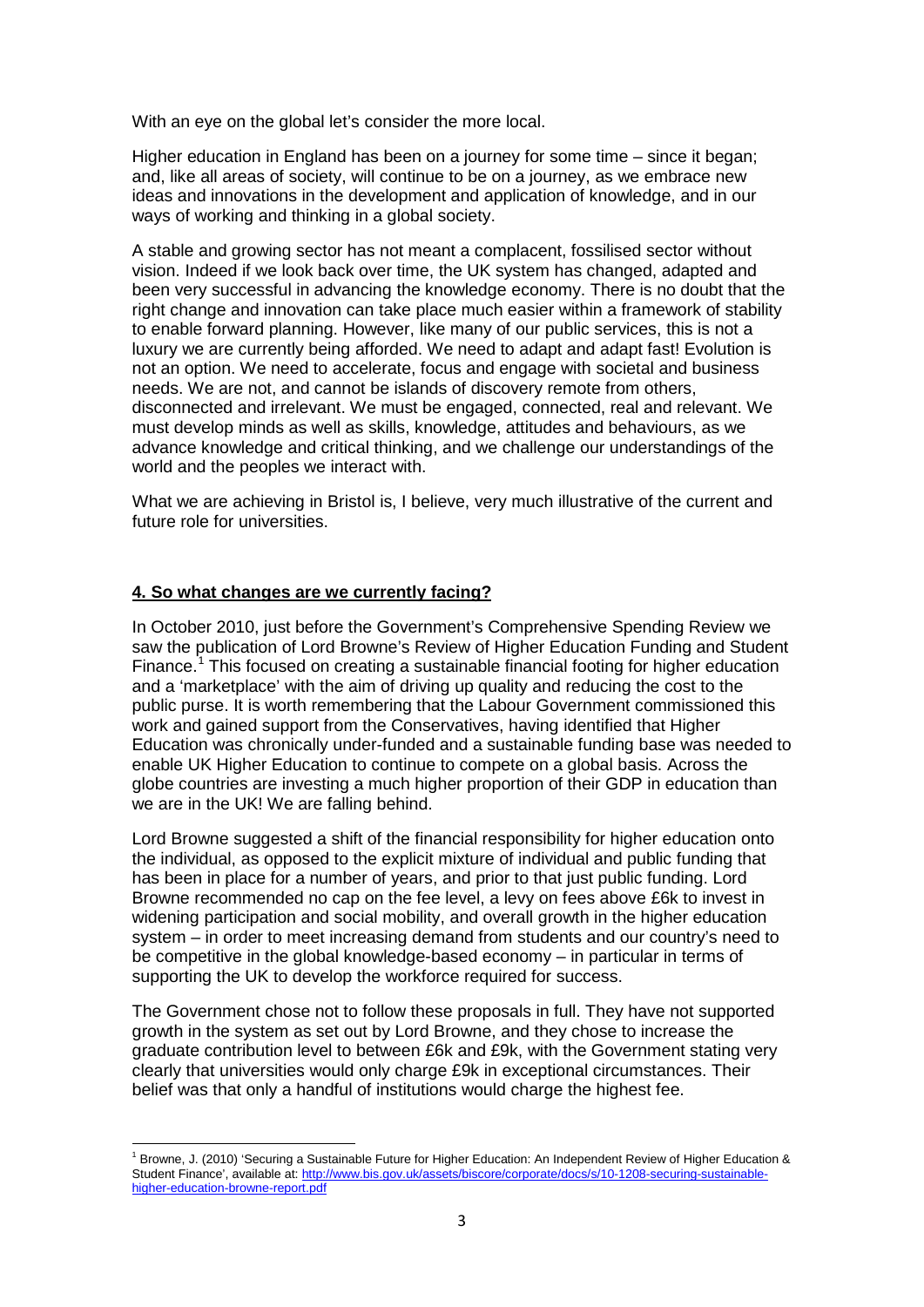This delivered a solution for the Government's Comprehensive Spending Review (CSR) decision – where a reduction of £2.9bn in the publically funded higher education budget was required as part of the 25% cut to the BIS budget. This actually translated into a 40% cut to higher education. Following the CSR, the Government had to either reduce student numbers (politically difficult), or maintain them and find a different way of funding them (less difficult but still tricky). They chose to shift more of the costs onto graduates, effectively creating a 'graduate tax' for those earning over £21,000 p.a., and preserving the Government backed fee loan system to meet the costs of graduate education upfront.

Much criticism was made of the Government taking the decision to raise the graduate contribution level at this point, without the detail of a White Paper to set this in a broader context, engaging with the implications and wider objectives for the sector. Indeed, universities were then asked to set their graduate contribution levels for 2012- 13 by April 2011, with no additional information as to the 'rules of the game' in which this decision was to be taken – the White Paper had still not been published.

This led to a situation where the vast majority of universities opted to set their graduate contribution level at £9k in order to protect investment in the student experience and the quality of provision that has been established in England. Given the favourable terms of the student loan repayment system, the difference between charging £9k or £6k has a limited financial impact on future graduates – the difference in price will only affect a small number of graduates that go on to be very high earners, but it has a huge impact on the experience that universities can offer those students during their studies. It's worth noting that in excess of 40% of graduates may never pay back their loan over the 30 year period after which the loan is forgiven.

The White Paper, 'Students at the Heart of the System', $<sup>2</sup>$  $<sup>2</sup>$  $<sup>2</sup>$  came two months after</sup> universities submitted their fee levels. In this paper the Rt Hon Dr Vince Cable MP and the Rt Hon David Willetts MP signalled a number of changes that were to accompany the increase in the graduate contribution level, and outlined a series of retrospective policies to ensure that universities did not all charge £9k. The White Paper focused on:

- 1. Improving the information available to prospective students, e.g. on the quality of programmes, student satisfaction, and expected contact with academic staff.
- 2. Opening up the HE market to Further Education Colleges and private providers in order to create more diversity in choice and undercutting publicly funded universities to bring down costs. Clearly there are risks here in terms of bringing down costs at the expense of maintaining and enhancing our strong UK brand of higher education.
- 3. Freeing up student number controls by introducing competition for 85,000 places in 2012/13, by taking these numbers away from the allocations universities received in 2011/12. For UWE Bristol, we will see our intake dropping by approx. 1000 students in 2012 due to the changes to student number controls.

The White Paper was immediately followed by the Funding Council's consultation on 'Teaching Funding and Student Number Controls' for 2012-13. HEFCE's task was to set out how the changes announced in the White Paper would be implemented, whilst at the same time ensuring enough stability in the sector during the transition.

As a result a bidding system was introduced for 20,000 places in 2012-13, where institutions qualified to bid if their average institutional fee level was below £7.5k after

<span id="page-3-0"></span>**<sup>.</sup>**  $^2$  Department for Business, Innovation and Skills (2011), 'Students at the Heart of the System', available at <http://discuss.bis.gov.uk/hereform/white-paper/>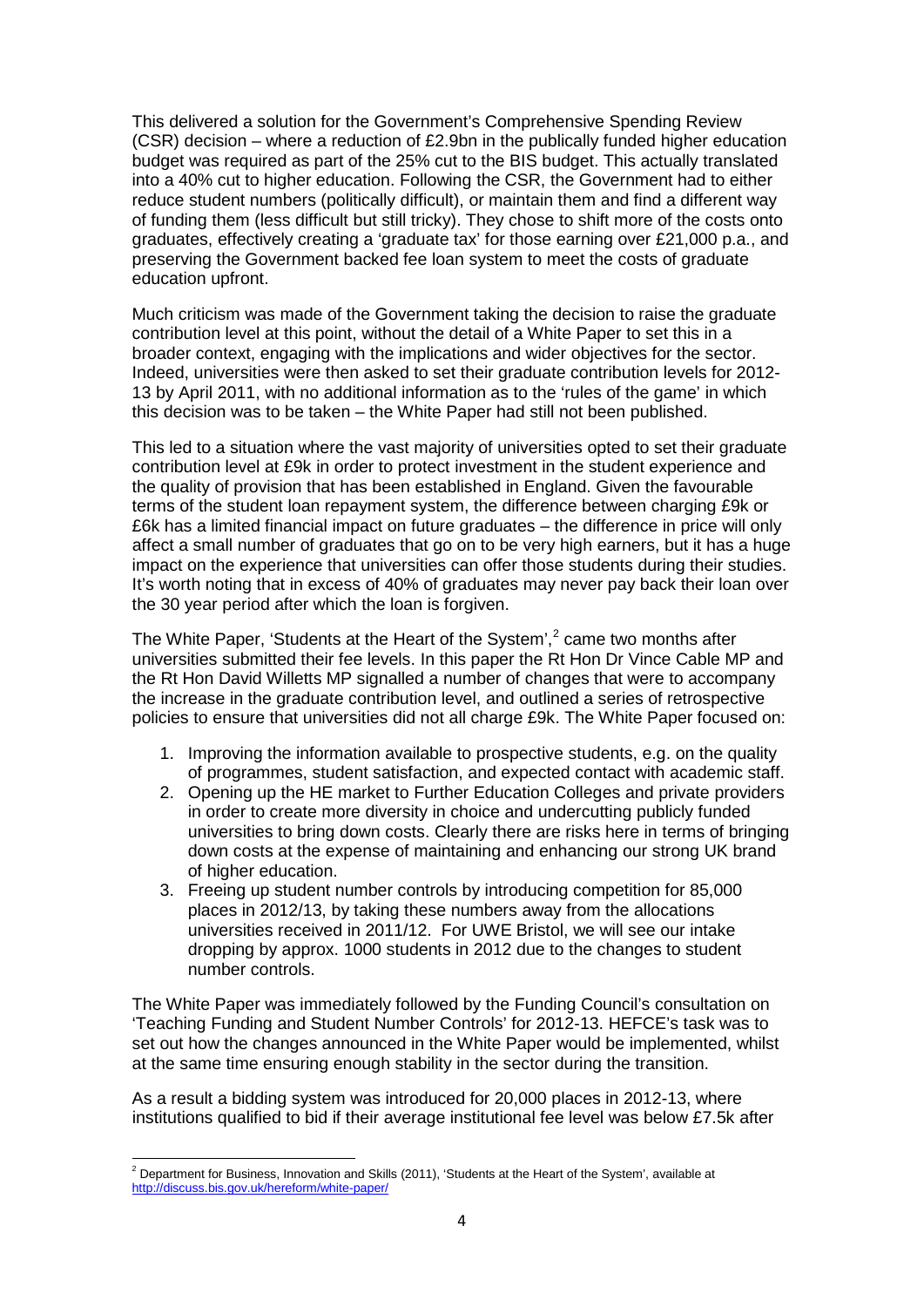fee waivers. And universities are free to recruit as many students as they want and can attract, who achieve A-levels of AAB+ or equivalent. The aim is to increase competition based on price and quality and to encourage the 'elite' universities to take more high performing students.

These changes constitute a massive shift from a relatively stable and efficient sector, working to increase quality, participation by all groups in society, and global competitiveness, to one where future planning has become increasingly complex.

The Government has also now consulted on the Regulatory Framework for the sector, the BIS Technical Review,<sup>[3](#page-4-0)</sup> focusing on measures to open up the market and how to manage the potential pitfalls – for example if a new provider should fail. This has raised a whole host of questions about what it means to be a 'University' – the number of students a provider has to have, how long the institution needs to have been established and whether or not validation can be undertaken by institutions that do not perform a teaching role themselves. The results of this consultation, along with the White Paper, are due to be published early this year.

Whilst the Government has now published its 'Innovation and Research Strategy for Growth', in December 2011, the changes proposed by the Government to date have in the main focused primarily on undergraduate provision, which, whilst hugely important have been quite isolated from the true multifaceted nature of universities. The crucial connections across activities that make universities the innovative places that they are have not been sufficiently acknowledged.

The Government's recent consultations have tended to compartmentalise the activities of universities into different segments. Universities are complex ecosystems. You cannot divorce bits of activity. Our core endeavours of teaching, research, and knowledge exchange are inextricably linked. They are not islands of activity, disconnected and abstract.

Also, universities play a huge role in both society and the economy – locally, regionally and internationally – across public and Government agendas. This has not been recognised in the separating out of the areas of university activity for different consultations.

A clear and strongly articulated vision is essential to ensure we, as a country, utilise the potential of universities and that they have the maximum impact on transforming lives and futures across the globe.

**5**. A number of significant challenges have clearly arisen through the recent changes to ensuring that we maximise our impact.

Financial sustainability has been brought into question for many institutions and establishing a sufficient surplus to manage in the uncertain environment will be essential. The changes will have implications for the size and shape of institutions. For some the changes may bring into question the very character and mission of the University.

Collaboration and partnership to drive forward improvement and efficiency in the higher education sector will become more challenging, due to heightened competition, but increasingly important.

<span id="page-4-0"></span>**<sup>.</sup>**  $3$  Department for Business, Innovation and Skills (2011), 'BIS Technical Consultation: A new, fit-for-purpose, regulatory framework for the higher education sector', available at <http://discuss.bis.gov.uk/hereform/all-documents/>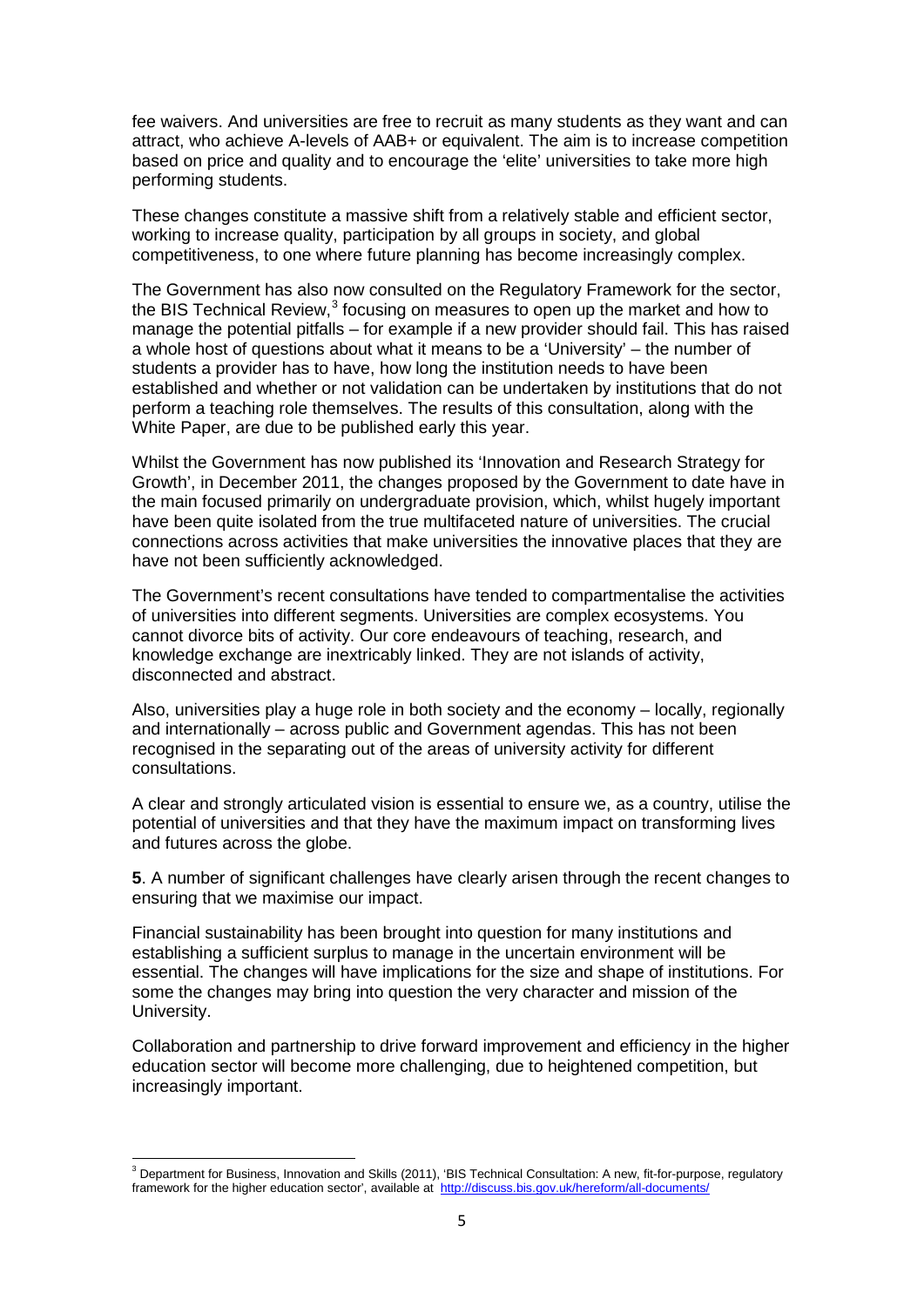Student expectations will continue to increase and managing their expectations with those of the industries they seek to enter will be crucial. There are clearly challenges that need to be addressed in terms of meeting future workforce needs in the UK and managing fluctuations in demand from students.

Managing the cultural change in universities will also be a huge task – taking University governors, staff, students, and partners with us into this new world, which is progressing at quite a pace.

As the sector works through these changes, we need to be clear, as a country, about the future role for universities that we are working towards – in order to engage constructively with the Government's aims and objectives and work together to realise improvements across the sector, at a time of increased competition internationally and in a tight financial environment – where the Government is having to balance a number of critical priorities.

As the President of UUK, Professor Eric Thomas – Vice-Chancellor of the University of Bristol, outlined in his speech at the recent UUK conference:<sup>[4](#page-5-0)</sup> universities have a clear vision for the future, the product of a long and successful history of adaptation to social and economic needs, but we are often not vocal enough about this. This creates a significant risk that damaging changes will be made to us, as opposed to with us.

**6.** For me and for UWE Bristol: There a five core components of this vision:

- 1. To maximise the talent-base of our society, to develop graduates ready to seize on the opportunities of the global knowledge-based economy; to think, challenge, engage and help shape and lead the future.
- 2. To lead regional networks of innovation and knowledge exchange, connecting with industry, the professions and the public sector, across academic activities, to drive regional growth.
- 3. To provide civic leadership, moving beyond organisational needs to focus on the place or region.
- 4. To foster international relationships and intercultural understanding, developing capacity in emerging markets and learning from and with our international partners.
- 5. To always push boundaries and challenge our ways of thinking independence from government and industry is essential for universities to maintain this critical voice. That **does not mean we can work in isolation** or should not encourage co-creation and partnerships – very much the opposite.

The question I posed for this talk is: will the current changes support the vision, destroy the vision, or prove to be insignificant in the face of a sector with a strong and flexible history?

In some respects it is too early to tell. Many of the details of the changes are still to be confirmed – particularly for the sector from 2013 and beyond. We don't know how quickly further changes will be introduced, how much can be achieved in one term of Government, or what changes may arise with a future change of Government. We are also still unclear how the new market will evolve and how student demand may change. Market forces may not play out in the way Government thinks.

However, despite the uncertainty, I am optimistic.

<span id="page-5-0"></span>**<sup>.</sup>** <sup>4</sup> Thomas, E. (2011), 'Professor Eric Thomas's speech to Members' Annual Conference', available at <http://www.universitiesuk.ac.uk/Newsroom/Speeches/Pages/ProfessorEricThomasAnnualConference2011.aspx>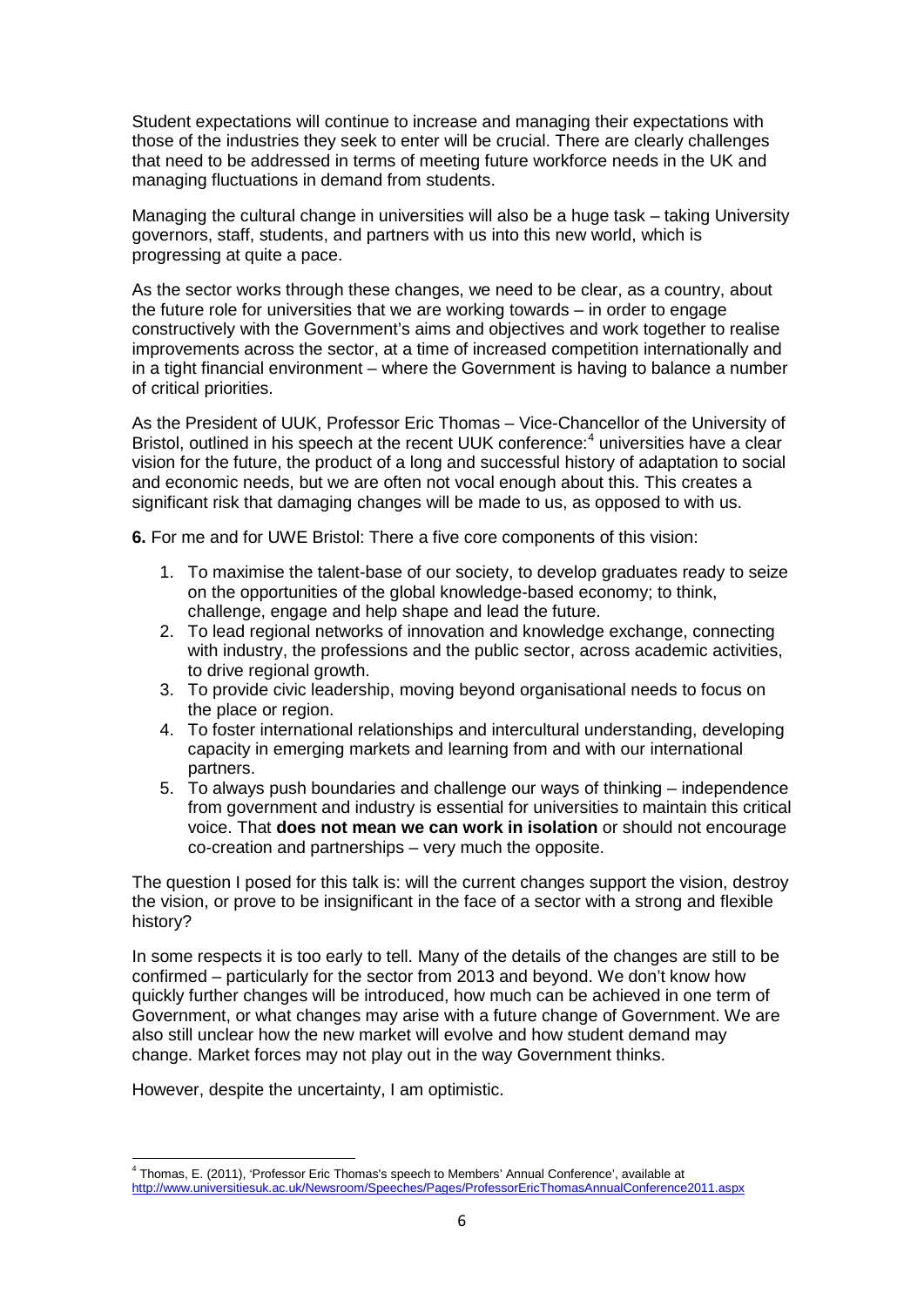Why? Higher education has an exceptionally strong history, we make a huge impact on society, the economy and individuals, and we have a very clear shared vision for the future.

Whilst there has been very limited engagement by the Government with a future vision for higher education in England or its history, the broad role of universities has been established over a significant number of years. This cannot be erased.

### **7. Maximising the talent-base**

The first area of this vision that I want to focus on is maximising our talent-base. This is clearly essential to drive innovation and economic growth.

As UUK and others have demonstrated, 'the majority of future growth, and the rebalancing of the UK economy, will rely on knowledge-based industries, which are dependent on high level skills'. [5](#page-6-0)

**8**. We know from CBI calculations, that of the 13.5m jobs to be filled in the period to 2017, 'over half (56%) will require people to hold graduate level qualifications,' which they rightly state indicates 'a significant shift towards greater demand for higher level skills'. [6](#page-6-1)

Further research by the CBI, based on employers that took part in the CBI/EDI education and skills survey, found that 58% reported an increased need for higher level skills over the next three to five years. This is juxtaposed against a 12% drop in demand for people for jobs requiring no qualifications.

We know that new and growth industries require a high-tech, high-skill and innovative approach and the knowledge base to support this. Universities are absolutely critical in driving and enabling this future.

One example is the creative industries, a fast growing, innovative and knowledgebased sector that is particularly strong and hugely important here in Bristol. The creative industries are an important part of the Government's plan for growth. They attract inward investment and export earnings for the UK. They are also a significant part of our regional growth agenda. In this sector graduates account for the majority of the workforce, 'with the proportion of graduates within creative industries often twice as high as that seen in the UK labour market as a whole'.<sup>[7](#page-6-2)</sup>

Maximising our talent-base to feed these industries involves actively working to engage and inspire potential students from all backgrounds.

Social mobility and equality of opportunity is at the core in defining what sort of higher education system we have in the UK. Whether it is a system characterised by opportunity for all, by social justice, and by the desire to transform people and society through higher education; or whether we move back to a more elitist system. How we approach this as a country goes to the core of our society and our aspirations for the future – both in terms of social justice and our competitiveness.

**<sup>.</sup>** <sup>5</sup> Universities UK (2011), 'Driving Economic Growth', available at

<span id="page-6-1"></span><span id="page-6-0"></span><http://www.universitiesuk.ac.uk/Publications/Pages/Drivingeconomicgrowth.aspx>

<sup>&</sup>lt;sup>6</sup> CBI (2011), 'Mapping the route to growth: Rebalancing employment', available at <u>http://www.cbi.org.uk/pdf/mapping-</u><br><u>the-route-to-growth.pdf,</u> page 15

Universities UK (2011), 'Driving Economic Growth', available at

<span id="page-6-2"></span><http://www.universitiesuk.ac.uk/Publications/Pages/Drivingeconomicgrowth.aspx>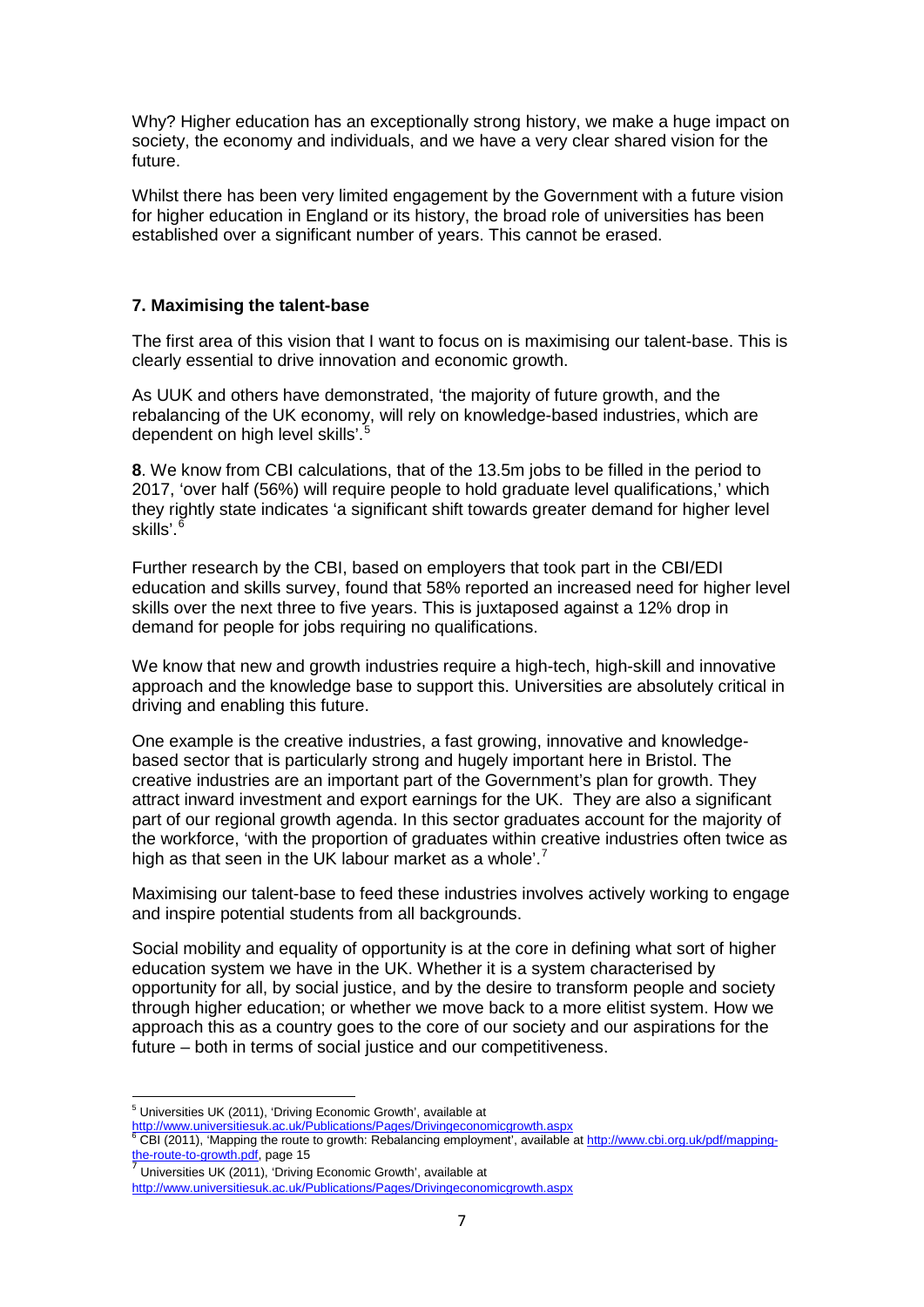Tackling inequalities cannot be achieved by universities acting in isolation. Bristol, for example, has a higher education participation rate ranging from below 5% to 99%, across wards. This is a huge discrepancy to overcome.

However, with a heavy reduction in government funding to support collaborative work and the move to a more market-based system, there is a major risk that an institutional perspective will come to dominate the approach to outreach in our communities. The Government has created a strong incentive for universities to act in their own interests, based on financial imperatives and the performance measures set out in the University league tables. This is not conducive to collaborative work that focuses on the interests of the individual and maximising their potential.

The role of universities in social mobility, raising aspirations and providing opportunities, is very much in the rhetoric of politicians but we are yet to see that make its way into practical, consistent and adequately resourced policy.

Indeed, based on the current proposals, student choice is likely to end up forced towards two ends of a polarised market (£9k providers and below £7.5k providers). This is particularly so for those students from lower socio-economic backgrounds, who at the moment are less likely to achieve AAB+ at A-level and therefore are less likely to be able to go to a £9k institution under the new system. Very few highly resourced courses will be available to students with below AAB at A-level, or equivalent.

Low cost, of course, does not mean value for money for these students. Clearly universities must invest in the student experience and ensure students are well supported throughout their studies and on to graduate employment.

If those from lower socio-economic groups are in the main restricted to universities with a lower unit of resource then we have a very unequal system.

Maximising talent also clearly involves up-skilling and reskilling the current workforce, as opposed to just focusing on the traditional 18-21 first time undergraduate market. Mature students currently account for 64% of all home students at UK universities and 94% of those studying part-time. It is unclear what impact the changes will have on this section of the market.

Maximising the talent-base is a core part of the vision of universities in England. Whilst it is too early to ascertain the impact of the Government's changes, this vision will clearly continue to be fundamental to universities.

The degree to which universities can fulfil this element of their mission will however be challenged. As a sector we need to continue to highlight these consequences and provide innovative solutions to continue delivering on our mission, within the framework of the new system.

Higher education will still be 'free' at the point of entry. But we will need to work hard to ensure that the opportunity is for all who can and want to benefit. I am passionate about the transformative nature of education and its ability to deliver true social mobility. I do fear what is being created will set back some of the progress we have made over the past 10 years or so.

#### **Driving regional economic growth**

**9**. The second part of the vision for higher education that I want to address is the role of universities in driving economic growth, particularly at a regional level.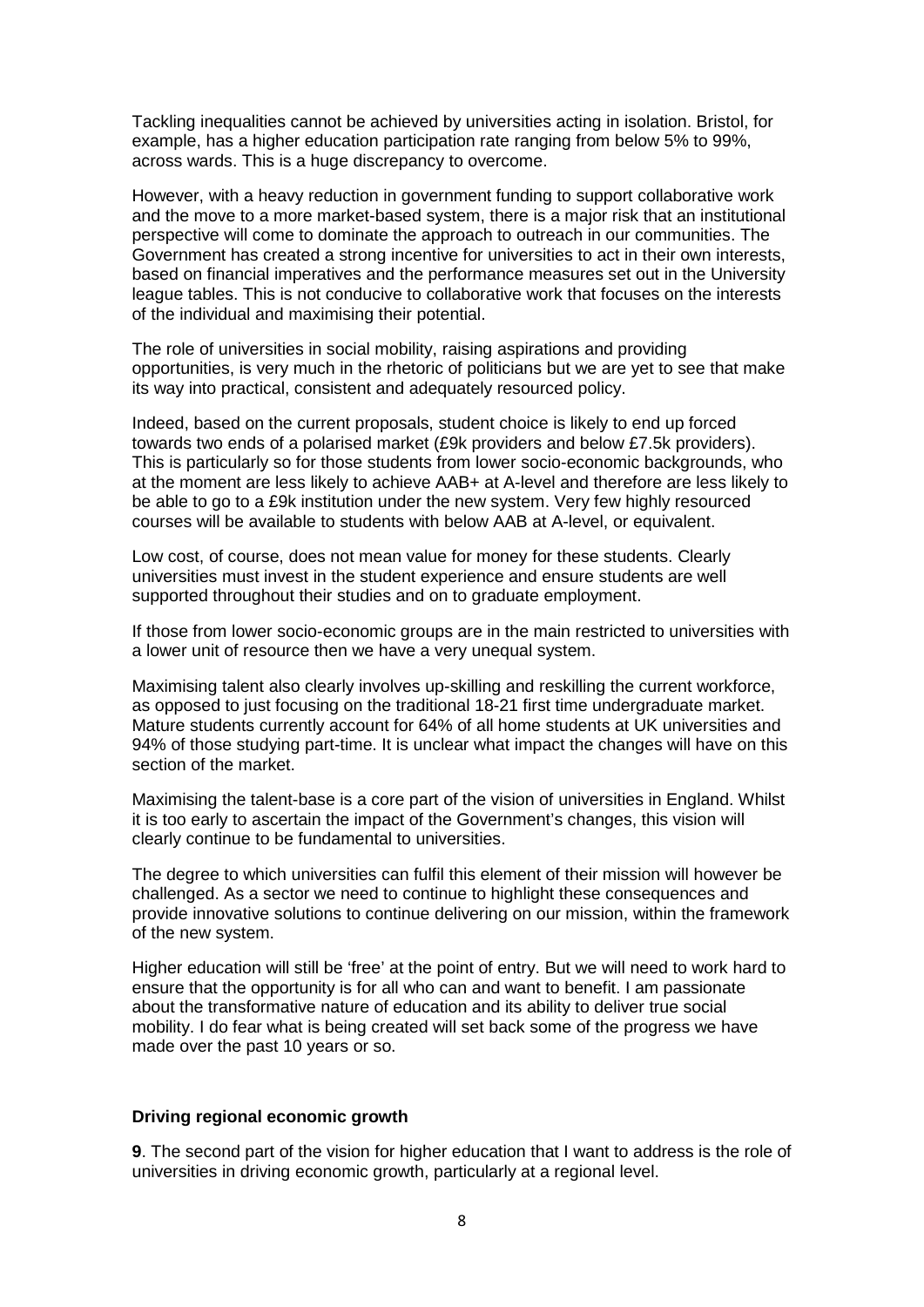Universities have long been, and will continue to be, much more than simply part of the education system.

Maximising the talent-base in England clearly contributes to the development of our knowledge-based, high-tech economy, as outlined above.

However, the impact universities have on growth far exceeds the emphasis on producing high quality graduates. Universities create new ideas and knowledge, developing sustainable solutions to some of the most pressing problems regionally, nationally and globally – including energy and the environment, the economy, health, agriculture and food, and managing demographic change and disease.

Research conducted at UK universities has and continues to lead to some of the most innovative discoveries that are shaping the world around us, from the discovery of DNA in 1953 to the development of new ways to treat cancer.<sup>[8](#page-8-0)</sup>

**10**. Through these innovative ideas universities produce spin-out companies, providing jobs and generating income as well as providing space for enterprise to start, grow and flourish.

Universities, particularly those located close to industry, have well-established roles as regional hubs, bringing together people, knowledge and expertise from academia, industry, the professions, the public sector and civil society to maximise success in key sectors. They also attract significant investment to their regions.

Universities are unique organisations. They are often the only institutions in their city or region with the scale, connectedness and independence to bring partners together to create and transfer knowledge, and through their breadth and connectivity to ensure maximum impact across regional and national agendas.

Bristol provides an excellent case study to illustrate this activity. Bristol is the economic powerhouse of the southwest. Through UWE Bristol, three innovation networks for the south west have been brought to the city – in Biomedicine, Microelectronics, and the Environment. The University is also leading one of the four Knowledge Exchange Hubs for the Creative Economy in the UK, funded by the Arts and Humanities Research Council. The creative economy hub is a partnership with the universities of Bristol, Exeter, Bath and Cardiff, the Watershed in Bristol and a number of industry partners. These networks facilitate engagement with and across SMEs and the cross-fertilisation of ideas to drive innovation and enterprise in areas where the city has proven strength and significant potential to grow.

Bristol is already demonstrating real strength to build on. Outside London, Bristol is the most productive of England's large cities with a Gross Value Added of 26,675.<sup>[9](#page-8-1)</sup>

At UWE Bristol we are working to support this further. For example, the primary research agendas at UWE Bristol are very closely aligned to these networks and to the priorities set out in the West of England Local Enterprise Partnership.

At UWE Bristol we are prioritising:

 $\overline{a}$ 

- Biomedical and Biosensing Sciences/Technology
- Sustainable Transport and Planning

<span id="page-8-1"></span>(core city /national comparisons)', available a[t http://www.bristol2050.co.uk/research-briefings/33-growth-economy.html](http://www.bristol2050.co.uk/research-briefings/33-growth-economy.html)

<span id="page-8-0"></span> $8$  Research Councils UK (2010), 'Big Ideas for the Future Report', available at [http://www.rcuk.ac.uk/Publications/reports/Pages/BigIdeas.aspx;](http://www.rcuk.ac.uk/Publications/reports/Pages/BigIdeas.aspx) Universities UK (2011), 'Driving Economic Growth', available a[t http://www.universitiesuk.ac.uk/Publications/Pages/Drivingeconomicgrowth.aspx](http://www.universitiesuk.ac.uk/Publications/Pages/Drivingeconomicgrowth.aspx)<br><sup>9</sup> Business West Policy Team (2010), 'Business West Briefing 2050 Greater Bristol; Where we are today economy –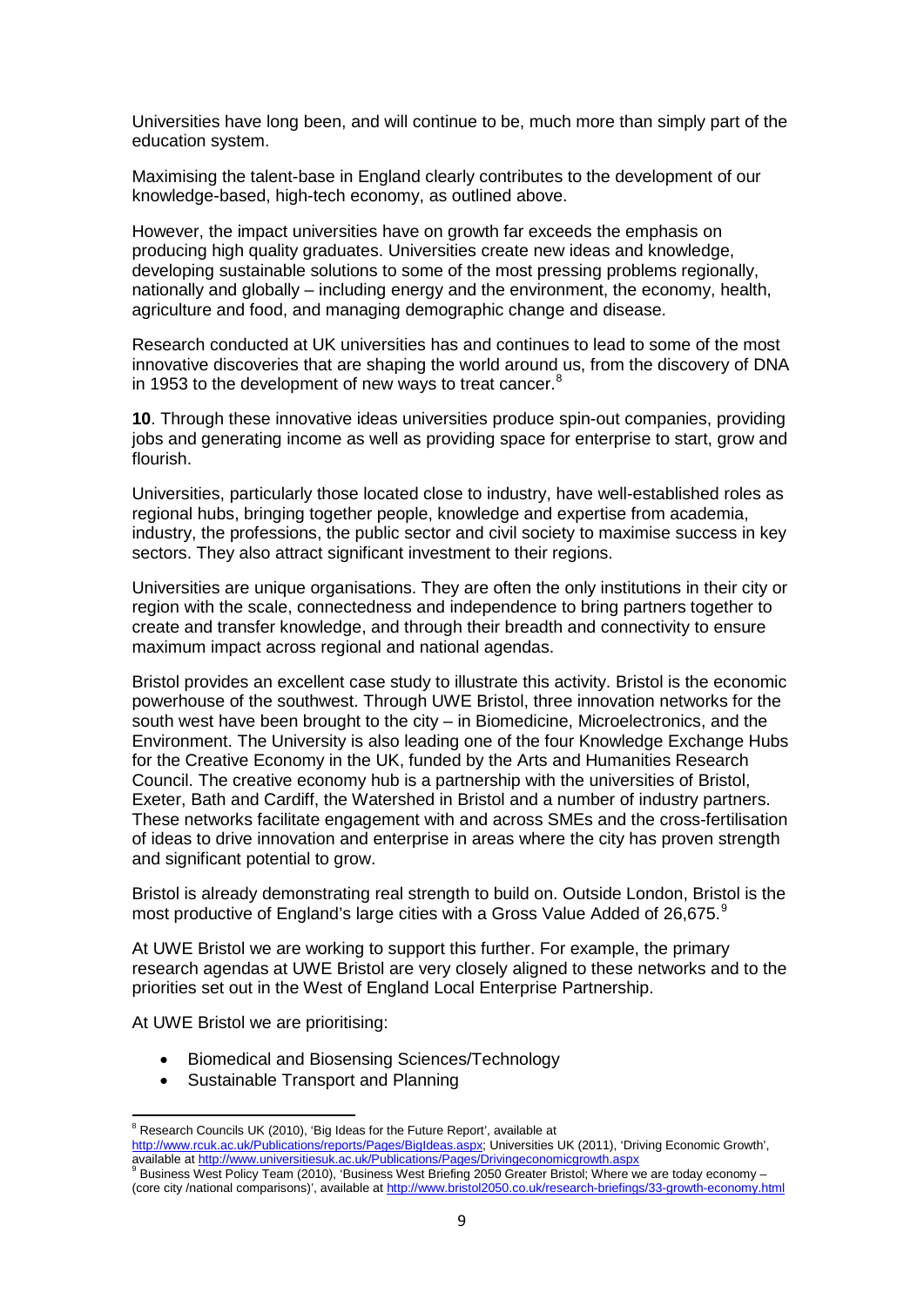- Art and Digital Media
- Intelligent Computing and Robotics
- Health and Well-Being

One example to illustrate what we are achieving on these priorities is the research being undertaken by the Bristol Robotics Lab (a joint laboratory between UWE Bristol and the University of Bristol), where we are exploring the possibilities of energy production from urine. This is a highly innovative project, with the potential to be the next big thing, and this is being recognised by successfully attracting prestigious funding awards.

The alignment of priorities is hugely beneficial to the region, as the knowledge that originates from universities is often a key factor in the development of urban or regional clusters in high-technology sectors.<sup>[10](#page-9-0)</sup> There are a whole range of ways in which universities work with businesses to achieve this, for example through:

- Knowledge Transfer Partnerships
- CPD, professional qualifications, work-based learning and tailored programmes
- Patents, licenses and technology transfer
- Innovation and incubator support
- Exhibition and conference facilities
- Specialist equipment and expertise
- And of course, graduate skills and research and consultancy as I have mentioned

It is by working together, across organisations, that we can draw together different strands of activity and really innovate and create the ideas and opportunities that will address the needs in our region and beyond. Collaboration is key.

In addition to the above, higher education is also a significant UK industry in its own right. In 2009 the sector contributed £7.9 billion in exports and is projected to contribute £16.9 billion by 2025.<sup>[11](#page-9-1)</sup> Universities attract inward investment, they make the UK an attractive place to start and grow a business, and they play a major part in contributing to a more balanced economy.

In many places the universities are also the largest employer, as I briefly touched on at the beginning of this talk.

Universities are central to local, regional, and national growth far beyond education and skills. They contribute significantly to regeneration, economic development and regional employment and are 'anchors' within their regions to draw together people and activities across agendas. They are key to determining the future pattern of economic growth in the UK.

For Bristol, two strong Universities, the Science Park and the interaction we have the LEP acts as a magnet attracting businesses and inward investment. Those cities and towns without universities are keen to find ways of attracting them. Swindon is a great local example.

This will continue to be core to the future role of universities.

<span id="page-9-0"></span>**<sup>.</sup>** <sup>10</sup> Cooke, P. (2002), *Knowledge Economies: Clusters, Learning and Cooperative Advantage*. London: Routledge.

Universities UK (2011), 'Driving Economic Growth', available at

<span id="page-9-1"></span><http://www.universitiesuk.ac.uk/Publications/Pages/Drivingeconomicgrowth.aspx>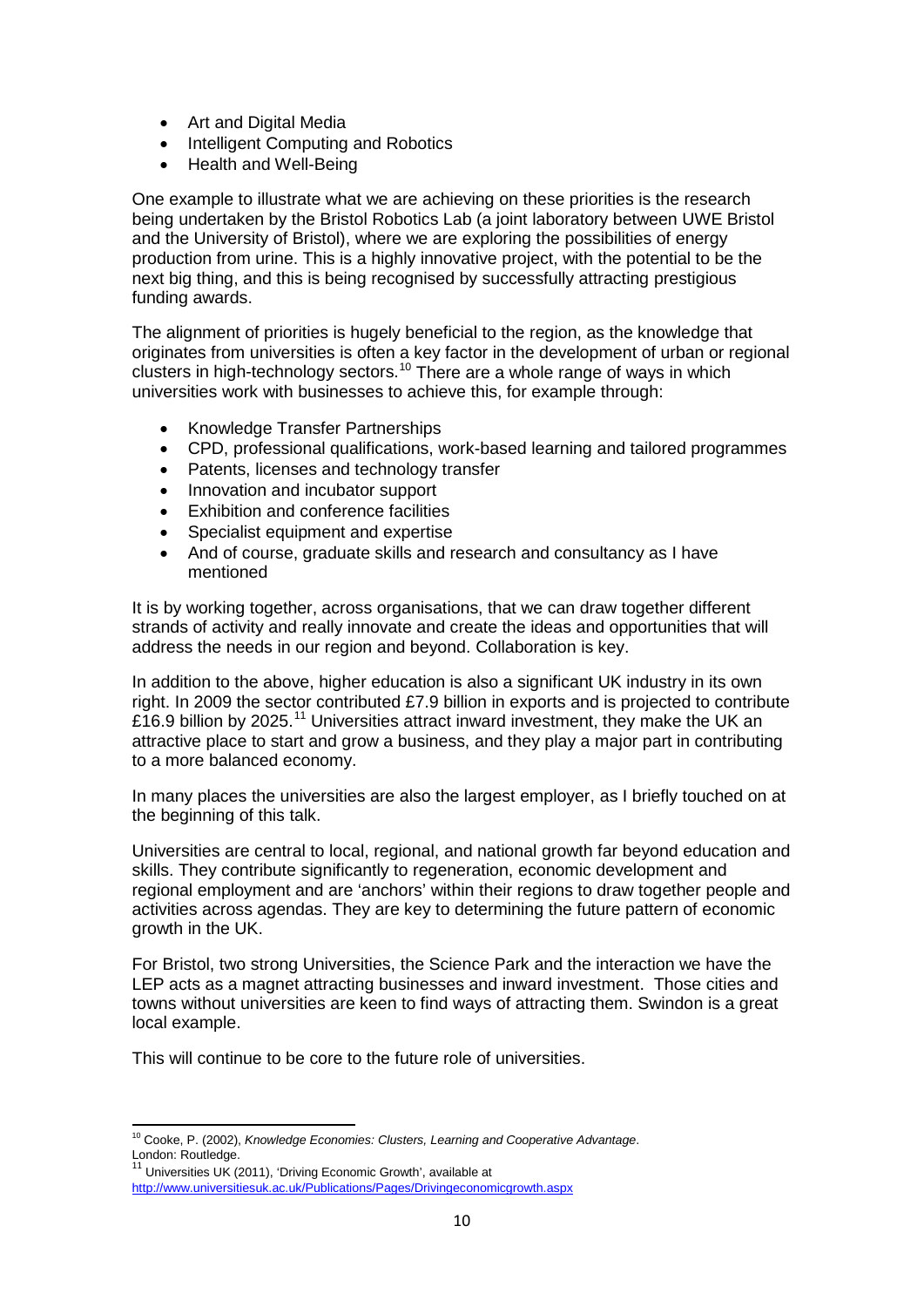## **Civic leadership**

**11**. But beyond being a 'catalyst for knowledge-based economic growth'[12](#page-10-0) they also play a huge role in social equality and cohesion, democratic participation and sustainability – they are often key players in non-economic, community and placebased development.

Clearly universities undertake a broad range of academic activities linked to social agendas – e.g. social welfare, urban regeneration, transport, health and well-being, and education – contributing to informing public policy and political debate. Many do link their research agendas to societal challenge themes – globally and locally – as we do at UWE Bristol.

But beyond this, universities also often play a key role in civic or place-based leadership with the communities and regions in which they are located, working with schools and other partners.

For example, UWE Bristol was the first HE institution to support an Academy back in 2002. Since then the City Academy, in the Lawrence Hill area of Bristol, has seen a dramatic rise in the proportion of its students achieving 5 or more good grades at GCSE, and in the numbers staying on at age 16 and progressing to higher education by age 18/19.

UWE Bristol has also been working with the City of Bristol College on plans for a University Technical College (UTC). The UTC aims to build on the region's national reputation as a hub for advanced engineering, aerospace and environmental technologies, by specialising in technology and engineering. The UTC aims to offer up to 600 places for students from the age of 14 in an innovative learning environment linked to real projects – providing a real boost to skills development in an area critical to our region.

Civic engagement goes to the founding roots of many institutions.

**12**. John Goddard and Paul Vallance refer to this type of role as involving a degree of 'stewardship of place'<sup>[13](#page-10-1)</sup> – universities and the public and private sectors coming together to articulate the future direction of development in the city or region.

This involves working together to focus on the needs of the place, and not the organisation's narrowly defined remit or interests. It means contributing to societal problem-solving in the geographical area in which the University is located, and using this to benefit the research, and teaching and learning activities of the University – integrating activities, and maximising their impact, rather than separating across academic endeavours.

Civic leadership means working in partnership to fundamentally shape the character of the place in which we are located. As part of this, the University campus plays a significant role as a knowledge asset and resource to the community.

**13**. By means of an example, last year at UWE we entered into a strategic partnership with Bristol Rovers Football Club, for them to build their new stadium on land located on our Frenchay Campus. The agreement represents a significant investment by BRFC of approximately £60m in first class facilities that will bring added value to the city and

**<sup>.</sup>** <sup>12</sup> Goddard, J & Vallance, P (2011), 'The Civic University and the Leadership of Place', available a[t http://www.regional-](http://www.regional-studies-assoc.ac.uk/events/2011/april-newcastle/papers/Goddard.pdf)

<span id="page-10-1"></span><span id="page-10-0"></span>[studies-assoc.ac.uk/events/2011/april-newcastle/papers/Goddard.pdf](http://www.regional-studies-assoc.ac.uk/events/2011/april-newcastle/papers/Goddard.pdf)<br><sup>13</sup> Goddard, J & Vallance, P (2011), 'The Civic University and the Leadership of Place', available a[t http://www.regional](http://www.regional-studies-assoc.ac.uk/events/2011/april-newcastle/papers/Goddard.pdf)[studies-assoc.ac.uk/events/2011/april-newcastle/papers/Goddard.pdf](http://www.regional-studies-assoc.ac.uk/events/2011/april-newcastle/papers/Goddard.pdf)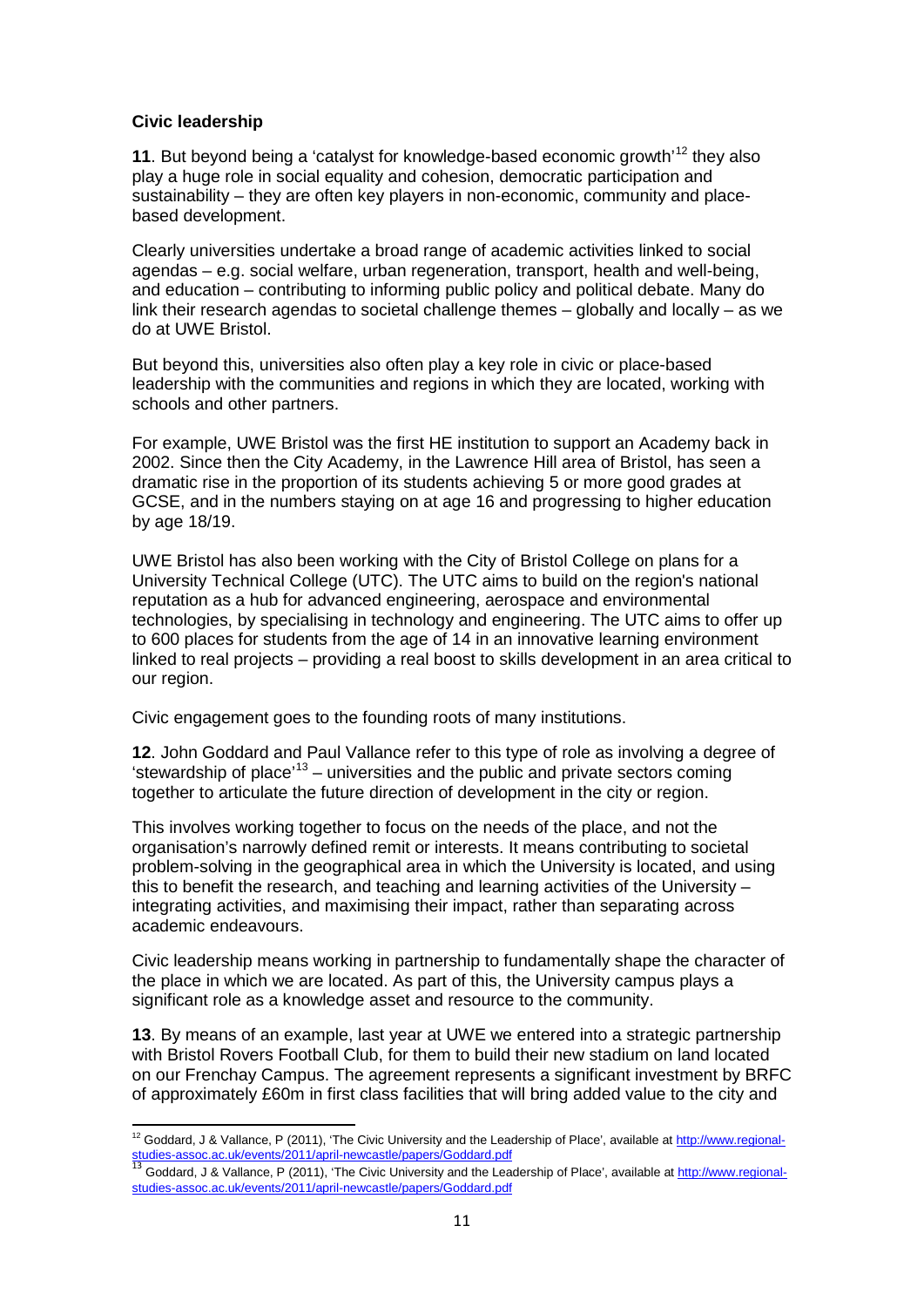the region. We have a major programme of campus development planned – which will see a number of significant benefits to our students, staff and the communities that we serve.

Professor John Goddard, and our Professor Robin Hambleton here at UWE Bristol, have both argued, that there needs to be more engagement with the civic leadership element of the vision for HE in the UK.

Clearly there are a number of barriers to this, not least in terms of funding these activities, but there is also significant potential.

At UWE Bristol we take our civic leadership role and responsibilities very seriously, which is why I have spoken on this topic on several occasions.

**14**. By means of another example, we have been very heavily involved in the Business West initiative – working together with partners to develop a vision for the Bristol city region for 2050. This covers areas such as jobs, homes, transport, skills and education, energy generation, biodiversity and the connectivity of the sub-region.

Universities are well place to play this role given their breadth of expertise, ability to connect across agendas and their independence from, but engagement with, industry and Government.

This is very unlikely to be on the agendas of the private providers that will enter the sector from 2013 onwards. However, it will remain core to the overall ethos of public universities. I firmly believe in the power of our place-based partnership to achieve better opportunities for our communities and for the ability of Bristol city region to be a global player.

#### **International networks**

**15**. In addition to having a very strong role in civic and place-based leadership, universities of course also have extensive international reach – with networks of connectivity across the globe. Universities are not simply part of a national system.

**16**. We have a strong role in building international connections, interacting with numerous global agencies and companies. We have a strong role in enhancing the reputation of the country and locality internationally. We have an important role in building inter-cultural understanding, fostering positive relations, and helping to build social and economic capacity in emerging economies. This is in addition to the more traditional ways of looking at the international role of universities, in terms of the recruitment of international students, student and staff exchanges, the internationalisation of the curriculum and home campuses, and engaging in multidisciplinary trans-national research – all helping to enrich and refresh the home campus and prepare staff and students to play their role in the global knowledge-based economy.

Knowledge and higher education are sites of intense competition internationally – universities are central to the competition to be at the leading edge of advanced technology.

Around the globe we are seeing the expansion of a number of regional powerhouses, for example in Hong Kong and Malaysia. Investment in higher education around the world often far exceeds that in the UK. Looking just at public expenditure on higher education, the UK's investment of 0.6% of GDP is one of the lowest in the OECD (the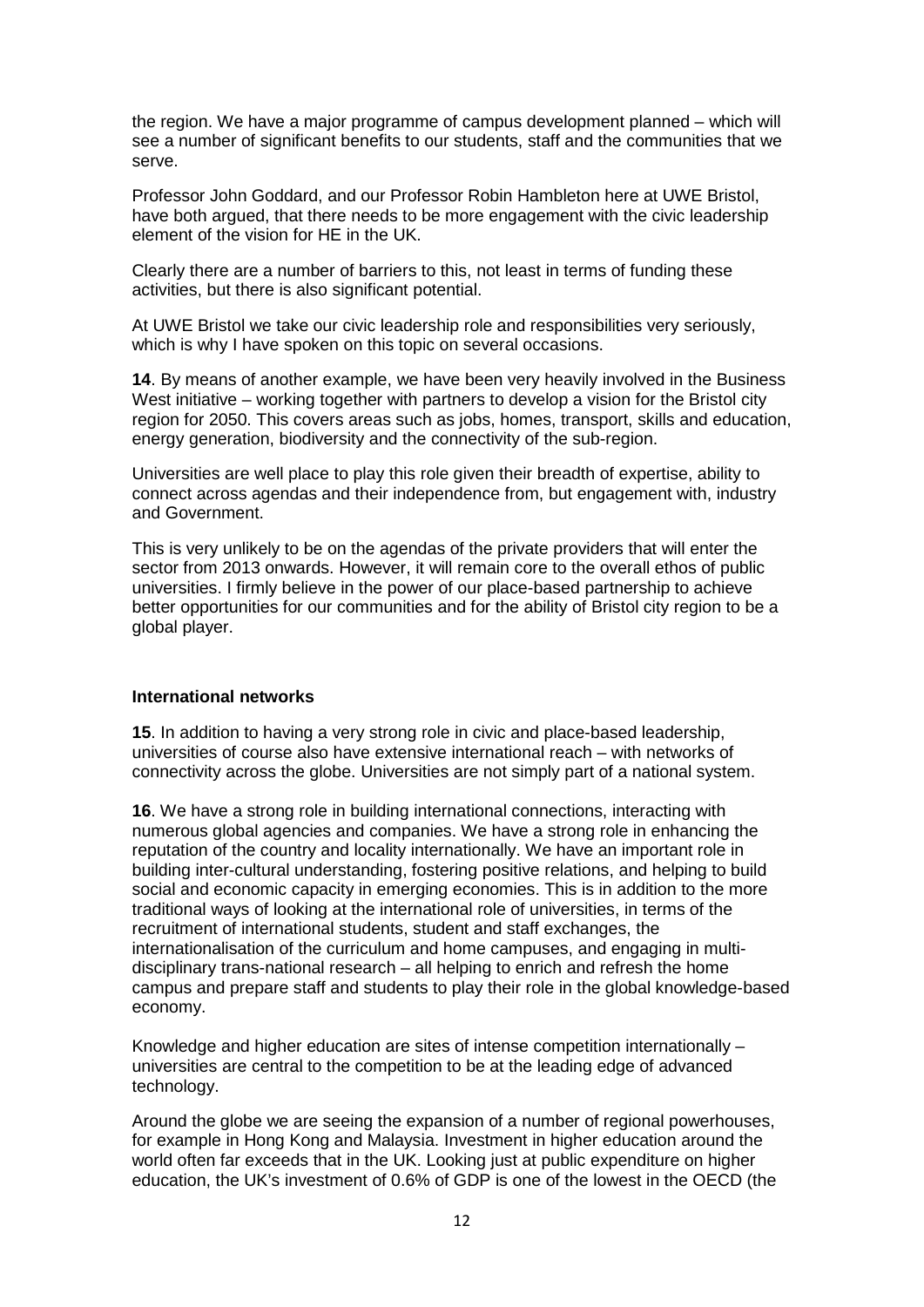average is 1.0%). The UK's total expenditure on HE amounts to just 1.2% of its GDP: a figure which is outpaced by the US, Australia, Canada, Korea and Japan.

We are in significant danger of becoming complacent about our global positioning – either that or we are accepting a very new reality for the UK.

But again, we are still within the parameters of the vision.

#### **Pushing Boundaries**

**17**. Throughout each of the elements that I have focused on, runs a fifth core part to the future of universities – that is our explicit role in pushing boundaries and challenging accepted ways of thinking.

**18**. Sustaining and developing the intellectual base of society is essential for the future development of humanity. Society needs an independent intellectual community to reflect on and give guidance to the future of the nation and of all human kind. Independence from Government and industry is essential for universities to maintain this critical voice.

Universities clearly have multiple stakeholders with which they are engaged – their students, staff, partners, employers, Government, and society. They work to be responsive to these multiple stakeholders and to reconcile the tensions between the sometimes competing interests of these groups. The diversity in the sector helps facilitate this – with universities working to different visions and missions within the collective vision of the sector. Each institution has the flexibility to respond to the changing needs of the market in a way that is compatible with their mission, due to this breadth and diversity in the sector.

We are also now operating in an environment where there are questions regarding the interests of donors to consider. In an environment where fundraising through philanthropic donations or identifying preferred suppliers is increasing, due to reduced public funding, we do need to be very careful – as a number of recent high profile cases have illustrated. We need to continue to be mindful of the need to raise funds whilst at the same time retaining our reputation as independent institutions with a critical voice across all issues.

The impact all this has on the autonomy of universities has long been debated and I think it is one that we as a sector are managing our way through.

As part of this, we are also seeing Government and society asking for more accountability as to how the income of universities is being spent. Some see this as an encroachment on the critical autonomy of universities – however, on this I would disagree. Accountability and autonomy are very different things, and with more autonomy, more accountability is often demanded.

In the changes that the Government has set out they have not articulated a vision for higher education in England. Yes the new funding environment pushes universities in certain directions, but this is generally to ensure accountability for public expenditure – a large amount of autonomy remains. We are still an independent and critical voice in society, and will continue to be, whilst also meeting the interests of the public that we serve.